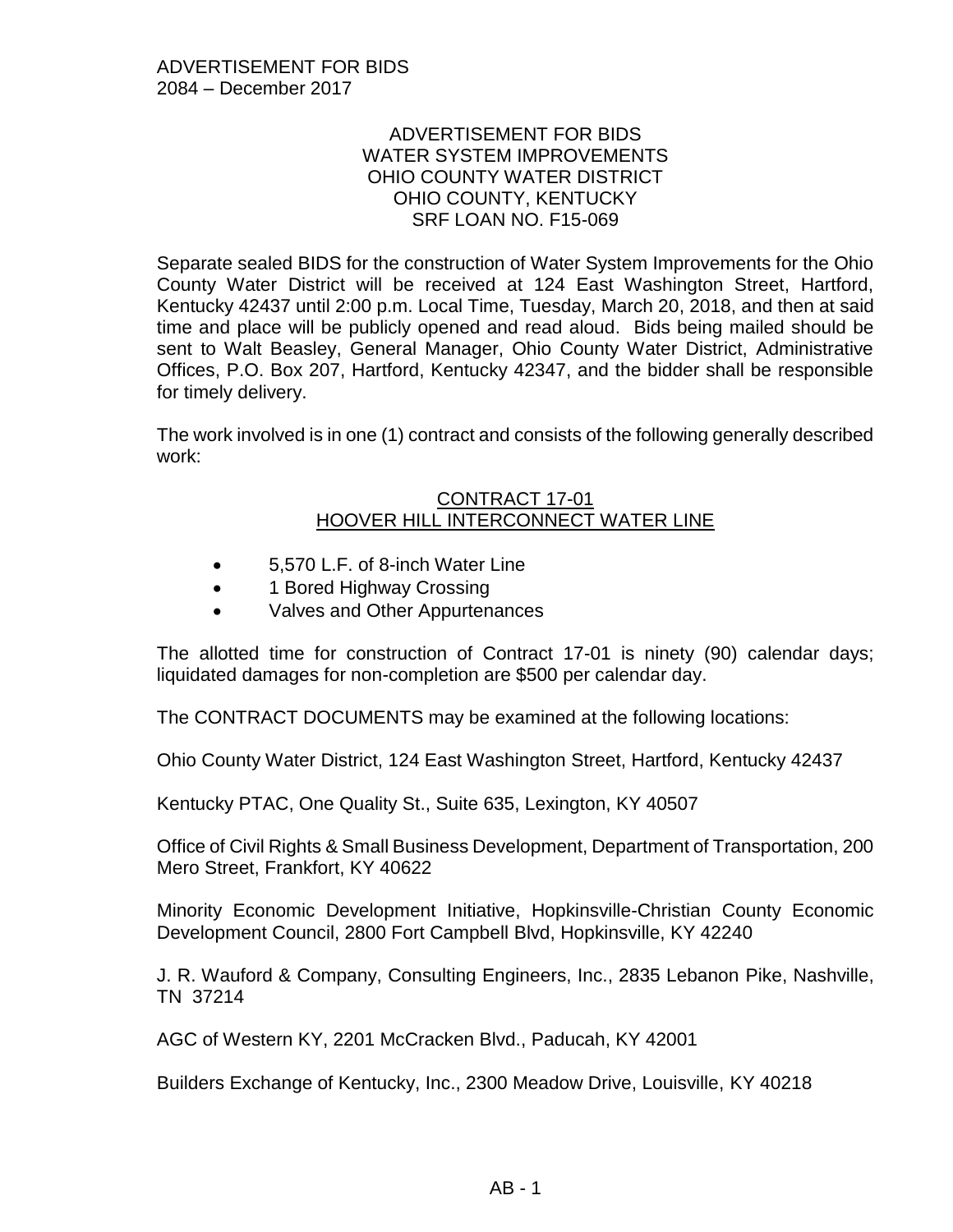## ADVERTISEMENT FOR BIDS 2084 – December 2017

Builders Exchange of Tennessee, 301 S. Perimeter Park Drive, Suite 100, Office 9, Nashville, TN 37211

ConstructConnect, 30 Technology Pkwy South, Suite 100, Norcross, GA 30092

DODGE Data & Analytics at their website at www.construction.com

Nashville Contractors Association, 7430 Burleson Lane, Murfreesboro, TN 37129

Copies of the Detailed Specifications, Bid Documents and Contract Documents may be obtained at the office of J. R. Wauford & Company, Consulting Engineers, Inc. located at 2835 Lebanon Pike, P. O. Box 140350, Nashville, Tennessee 37214 upon a nonrefundable payment of \$250.00 for each set. Inquiries should be directed to J. Gregory Davenport, P.E., Project Manager, email gregd@jrwauford.com.

The successful bidder or bidders shall be required to furnish both an acceptable performance bond and payment bond each in the amount of one hundred percent (100%) of the contract price.

The Owner reserves the right to reject any and all bids, to waive informalities, and to negotiate with the apparent qualified best bidder or bidders to such extent as may be necessary.

No bidder may withdraw his bid for 90 days, while the Owner considers the bids. Mutually agreed upon time extensions may be made if necessary.

Any contract(s) awarded under this Invitation for Bids are expected to be funded in part by a loan from the Kentucky Infrastructure Authority and/or by a grant from the U.S. Environmental Protection Agency. Neither the United States nor any of its departments, agencies or employees is or will be a party to this Invitation for Bids or any resulting contract. This procurement will be subject to regulations contained in 40 CFR Part 31.36 or with DOW Procurement Guidance including the Davis-Bacon Act.

ALL BIDDERS must comply with Title VI of the Civil Rights Act of 1964, the Anti-Kickback Act, and the Contract Work Hours Standard Act and 40 CFR 31.36 L (3, 4 & 6).

ALL BIDDERS must comply with the President's Executive Order No. 11246 as amended, which prohibits discrimination in employment regarding race, creed, color, sex or national origin.

ALL BIDDERS, Contractor/Subcontractor will comply with 41 CFR 60-4, in regard to affirmative action, to insure equal opportunity to females and minorities and will apply the time tables and goal set forth in 41 CFR 60-4 if applicable to the area of the project.